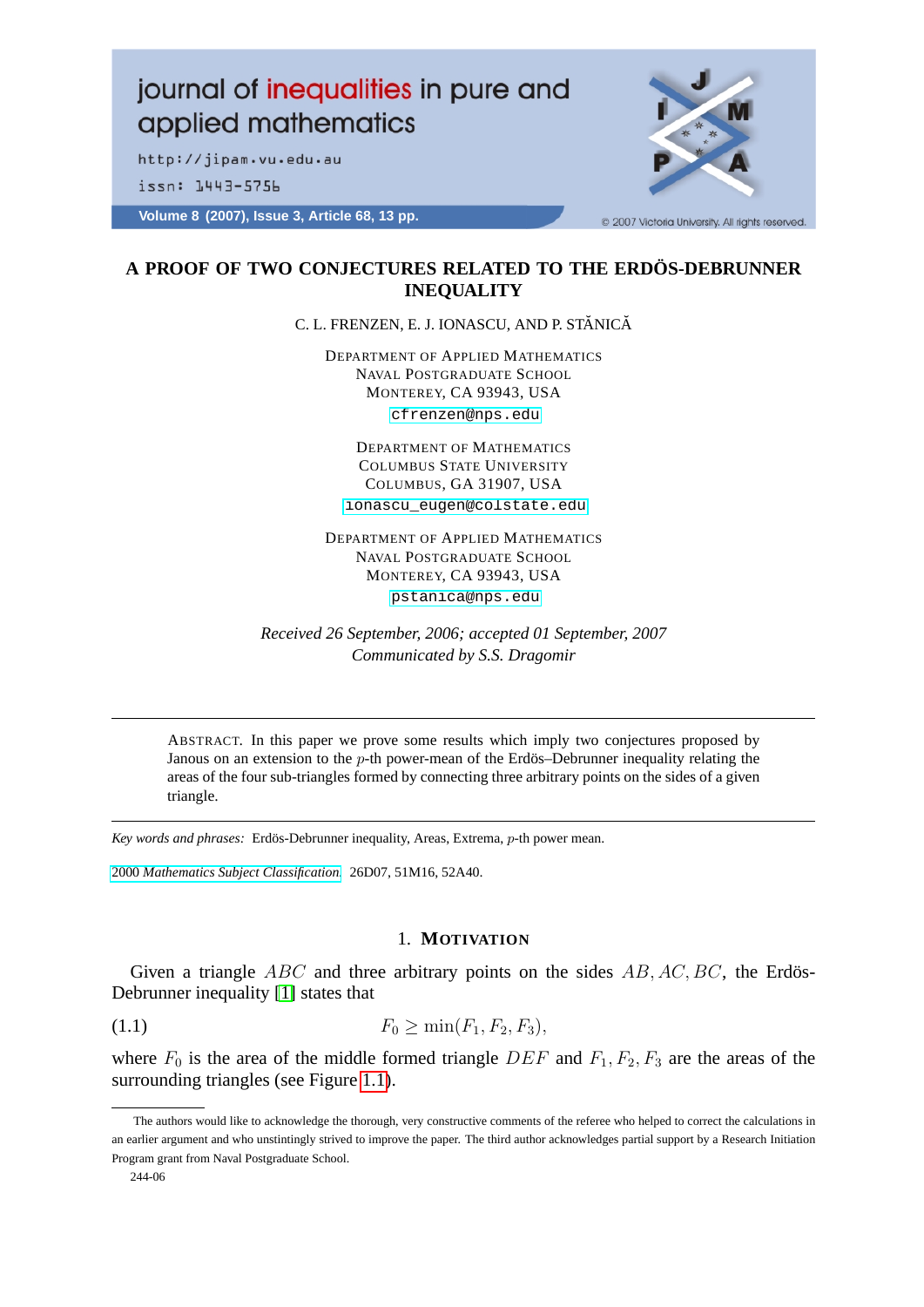

<span id="page-1-0"></span>*Figure 1.1: Triangle*  $\triangle ABC$ 

The *p*-th power-mean is defined for *p* on the extended real line by

<span id="page-1-1"></span>
$$
M_p(x_1, x_2, \dots, x_n) = \begin{cases} \min(x_1, \dots, x_n), & \text{if } p = -\infty, \\ \left(\frac{\sum_{i=1}^n x_i^p}{n}\right)^{\frac{1}{p}}, & \text{if } p \neq 0, \\ M_0 = \sqrt[n]{\prod_{i=1}^n x_i}, & \text{if } p = 0, \\ \max(x_1, \dots, x_n), & \text{if } p = \infty. \end{cases}
$$

It is known (see [\[2,](#page-12-1) Chapter 3]) that  $M_p$  is a nondecreasing function of p. Thus, it is natural to ask whether [\(1.1\)](#page-0-0) can be improved to:

$$
(1.2) \t\t\t F_0 \ge M_p(F_1, F_2, F_3).
$$

The author of [\[4\]](#page-12-2) investigated the maximum value of p, denoted here by  $p_{max}$ , for which [\(1.2\)](#page-1-1) is true, showing that  $-1 \le p_{max} \le -\left(\frac{\ln 3}{\ln 2} - 1\right)$  (and disproving a previously published claim).

<span id="page-1-4"></span>Since  $p_{max} < 0$ , by setting  $x = \frac{BD}{AE}$ AE  $\frac{AC}{BC}$ ,  $y = \frac{EC}{FB}$ F B  $\frac{AB}{AC}$ ,  $z=\frac{AF}{DC}$ DC  $\frac{BC}{AB}$ , and  $q = -p$ , it is shown in [\[4\]](#page-12-2) that [\(1.2\)](#page-1-1) is equivalent to

(1.3) 
$$
f(x, y, z) := g(x, y)^{q} + g(y, z)^{q} + g(z, x)^{q} \ge 3,
$$

where  $g(x, y) := \frac{1}{x} + y - 1$ ,  $q_{min}$ , the analogue of  $p_{max}$ , satisfies  $\frac{\ln 3}{\ln 2} - 1 \le q_{min} \le 1$ , and the variables are such that  $g(x, y) \ge 0$ ,  $g(y, z) \ge 0$ ,  $g(z, x) \ge 0$  and  $x, y, z > 0$ .

Let us introduce the natural domain of f, say  $\mathcal{D}$ , to be the set of all triples  $(x, y, z) \in \mathbb{R}^3$  with  $x, y, z > 0$  and  $g(x, y) \ge 0$ ,  $g(y, z) \ge 0$  and  $g(z, x) \ge 0$ . Since  $f(x, y, z) \ge 0$ , the function f has an infimum on  $D$ . Let us denote this infimum by m.

To complete the analysis begun in [\[4\]](#page-12-2), the author proposed the following two conjectures.

<span id="page-1-2"></span>**Conjecture 1.1.** For any 
$$
q \ge q_0 = \frac{\ln 3}{\ln 2} - 1
$$
, if  $f(x, y, z) = m$ , then  $xyz = 1$ .

<span id="page-1-3"></span>**Conjecture 1.2.** *If*  $q \geq q_0$ *, then*  $m = 3$ *.*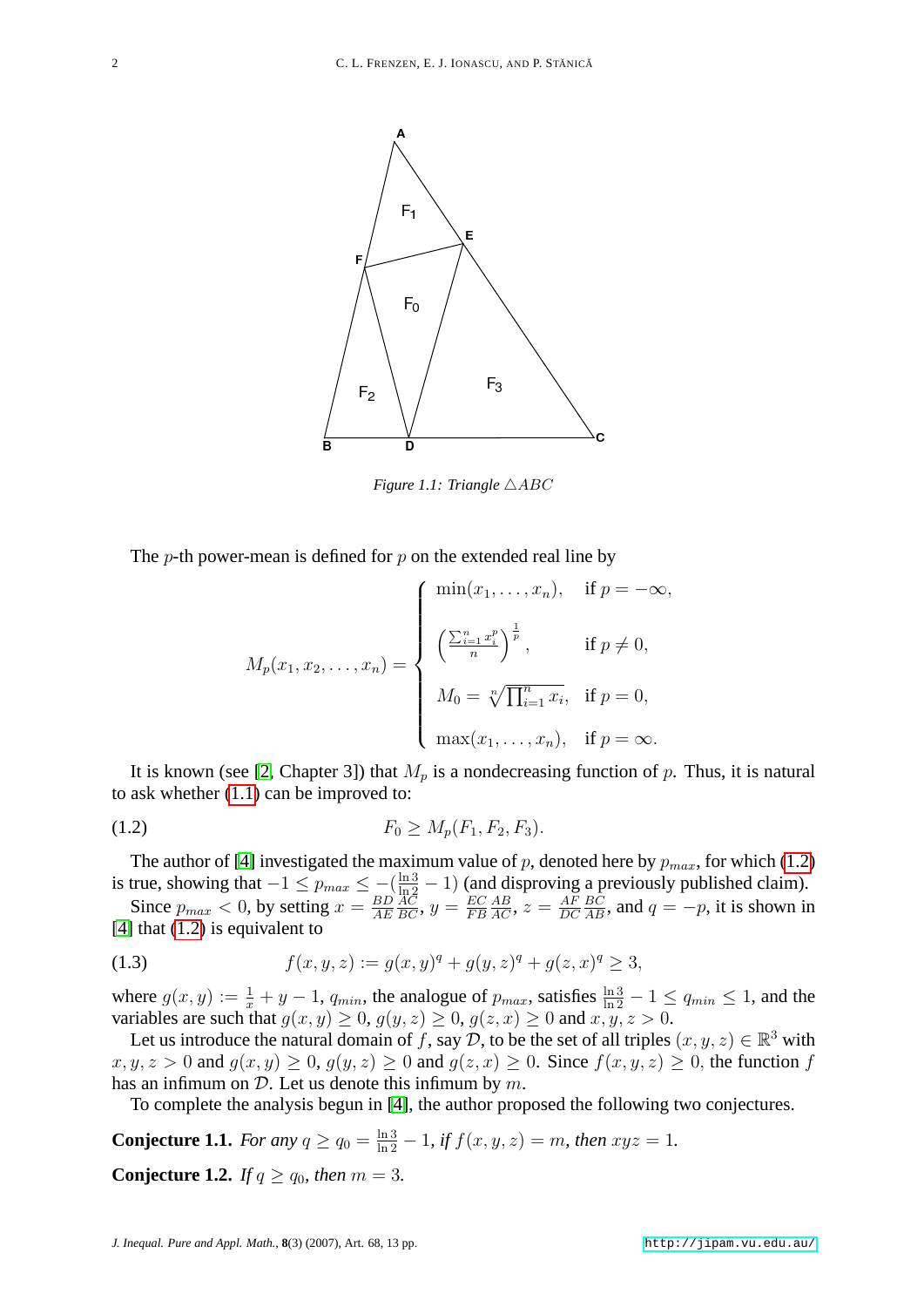In this paper we prove (Theorem [2.1\)](#page-2-0) that for every  $q > 0$ , the function f has a minimum m, and if this infimum is attained for  $(x, y, z) \in \mathcal{D}$ , then  $xyz = 1$ . Moreover, we show (Theorem [3.1\)](#page-4-0) that for every  $q > 0$  we have  $m = \min\{3, 2^{q+1}\}\.$  Our results are more general than Conjectures [1.1](#page-1-2) and [1.2](#page-1-3) above, and imply them. After the initial submission of our paper, we learned that the initial conjectures of Janous were also proved by Mascioni [\[5\]](#page-12-3). However, our methods are different and Mascioni's Theorem can be obtained from our Theorem [3.12](#page-12-4) for  $q = q_0$ . In other words, we extend the Erdös-Debrunner inequality to the range  $p < 0$ , and  $p = -q_0 = -\frac{\ln(3/2)}{\ln(2)}$  is just a particular value of p for which  $C_p = 1$  in Theorem [3.12.](#page-12-4) This range can be extended for  $p > 0$  only in the trivial way, i.e.,  $F_0 \geq 0 \cdot M_p(F_1, F_2, F_3)$ , since  $F_0 = 0$  and  $M_p(F_1, F_2, F_3) \neq 0$  if, for instance, the point F coincides with the point B and the point  $E$  coincides with the point  $C$ . As shown next, because the minimum of  $f$  is attained at point *E* coincides with the point C. As shown hext, because the minimum of *f* is attained at the same point for every  $p > -q_0$ , we cannot have an inequality of the type  $F_0 \ge C \sqrt[3]{F_1 F_2 F_3}$ with  $C > 0$  either. So, our Theorem [3.12](#page-12-4) is, in a sense, just as far as one can go along these lines in generalizing the Erdös-Debrunner inequality. Of course, one may try to show that there is a constant  $c_p > 0$  such that

$$
F_0 \le c_p M_p(F_1, F_2, F_3), \qquad p \ge 0,
$$

<span id="page-2-1"></span>however, that is beyond the scope of this paper.

### 2. **PROOF OF CONJECTURE [1.1](#page-1-2)**

We are going to prove the following more general theorem from which Conjecture [1.1](#page-1-2) follows.

<span id="page-2-0"></span>**Theorem 2.1.** For every  $q > 0$ , the function f defined by [\(1.3\)](#page-1-4) has a minimum m and if  $f(x, y, z) = m$  *for some*  $(x, y, z) \in D$  *then*  $xyz = 1$ *.* 

*Proof.* Since  $f(1, 1, 1) = 3$  and  $f(2, 1/2, 1) = 2^{q+1}$  we see that

$$
0 \le m \le \min\{3, 2^{q+1}\}.
$$

Since  $g(x, y) > y-1$ , we see that if  $y > 1+3^{\frac{1}{q}} =: a$  then  $f(x, y, z) > 3$ . Similarly,  $f(x, y, z) >$ 3 if x or z is greater than a. On the other hand, if  $x < \frac{1}{a}$  then  $g(x, y) > 1/x - 1 > a - 1 = 3^{1/q}$ , which implies that  $f(x, y, z) > 3$ , again. Clearly, if y or z are less than  $1/a$  we also have  $f(x, y, z) > 3$ . Hence, we can introduce the compact domain

$$
\mathcal{C} := \left\{ (x, y, z) \Big| \frac{1}{a} \le x, y, z \le a, \ g(x, y) \ge 0, \ g(y, z) \ge 0 \text{ and } g(z, x) \ge 0 \right\},\
$$

which has the property that

(2.1) 
$$
m = \inf \{ f(x, y, z) | (x, y, z) \in \mathcal{C} \}.
$$

Since any continuous function defined on a compact set attains its infimum, we infer that  $m$ is a minimum for f. Moreover, every point at which f takes the value m must be in  $\mathcal{C}$ .

Let us assume now that we have such a point  $(x, y, z)$  as in the statement of Theorem [2.1:](#page-2-0)  $f(x, y, z) = m$ . We will consider first the case in which  $(x, y, z)$  is in the interior of C.

By the first derivative test (sometimes called Fermat's principle) for local extrema, this point must be a critical point. So,  $\frac{\partial f(x,y,z)}{\partial x} = 0$ , which is equivalent to

$$
x^{2} = \frac{g(x, y)^{q-1}}{g(z, x)^{q-1}}.
$$

Hence the system

(2.2) 
$$
\nabla f(x, y, z) = (0, 0, 0)
$$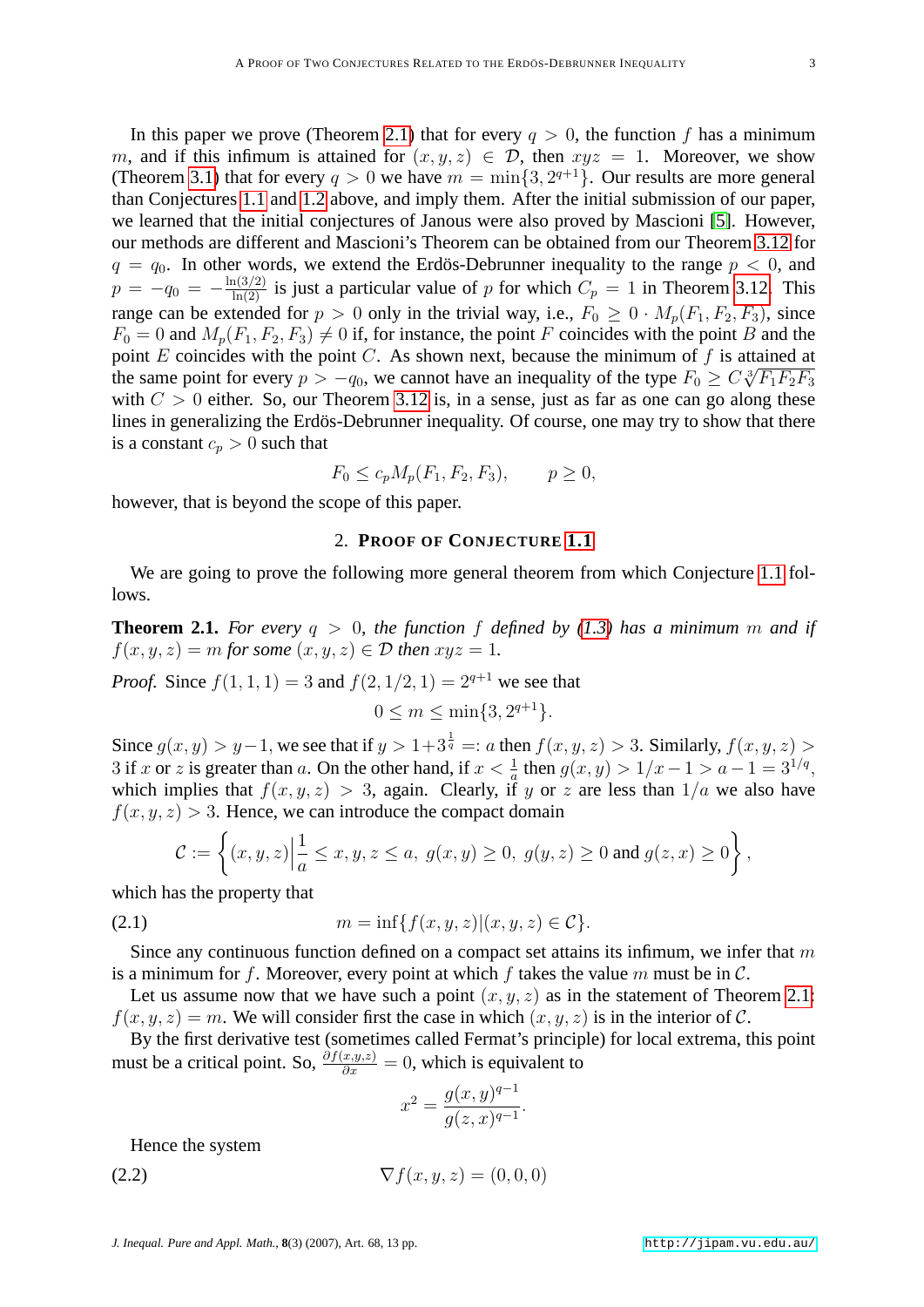<span id="page-3-0"></span>is equivalent to

(2.3) 
$$
x^{2} = \frac{g(x,y)^{q-1}}{g(z,x)^{q-1}}; \quad y^{2} = \frac{g(y,z)^{q-1}}{g(x,y)^{q-1}}; \quad z^{2} = \frac{g(z,x)^{q-1}}{g(y,z)^{q-1}}.
$$

Multiplying the equalities in [\(2.3\)](#page-3-0) gives  $xyz = 1$ , and this proves the theorem when the infimum occurs at an interior point of C.

Now let us assume that the minimum of f is attained at a point  $(x, y, z)$  on the boundary of  $\mathcal C$ . Clearly the boundary of  $\mathcal C$  is

$$
\{(x,y,z)\in\mathcal{C}|\{x,y,z\}\cap\{a,1/a\}\neq\emptyset\quad\text{or}\quad g(x,y)g(y,z)g(z,x)=0\}.
$$

We distinguish several cases.

*Case* 1: First, if  $x = a$ , since  $1/z > 0$ , we have

$$
f(x, y, z) \ge \left(\frac{1}{z} + x - 1\right)^{q} > (a - 1)^{q} = 3 \ge m.
$$

Thus, we cannot have  $f(x, y, z) = m$  in this situation. Similarly, we exclude the possibility that y or z is equal to a.

*Case* 2: If  $x = 1/a$ , because  $y > 0$ , it follows that

$$
f(x, y, z) \ge \left(\frac{1}{x} + y - 1\right)^{q} > (a - 1)^{q} = 3 \ge m.
$$

Again, this implies that  $f(x, y, z) = m$  is not possible. Likewise, we can exclude the cases in which y, or z is  $1/a$ .

*Case* 3: Let us consider now the case in which  $g(x, y) = 0$ , that is  $y = \frac{x-1}{x}$  $\frac{-1}{x}$  (observe that we need  $x > 1$ ). Therefore,  $f(x, y, z) = f(x, \frac{x-1}{x}, z)$  becomes the following function of two variables

$$
k(x, z) = \left(\frac{x}{x - 1} + z - 1\right)^{q} + \left(\frac{1}{z} + x - 1\right)^{q}
$$

$$
= \left(z + \frac{1}{x - 1}\right)^{q} + \left(\frac{1}{z} + x - 1\right)^{q}.
$$

Hence, using the arithmetic-geometric inequality, we obtain

<span id="page-3-1"></span>
$$
(2.4) \qquad \left(z + \frac{1}{x - 1}\right)^q + \left(\frac{1}{z} + x - 1\right)^q \ge 2\sqrt{\left(\frac{1}{x - 1} + z\right)^q \left(\frac{1}{z} + x - 1\right)^q}
$$
\n
$$
= 2\sqrt{\left[2 + z(x - 1) + \frac{1}{z(x - 1)}\right]^q}
$$
\n
$$
\ge 2^{q+1},
$$

where we have used  $X + 1/X \ge 2$  (for  $X > 0$ ). We observe that if  $m = 2^{q+1}$  (this is equivalent to  $q \leq q_0$ ), since  $f(x, y, z) = m$ , we must have equality in [\(2.4\)](#page-3-1), which, in particular, implies that  $z = \frac{1}{x-1}$  $\frac{1}{x-1}$ , that is,  $xyz = 1$ . If  $m < 2^{q+1}$ , then [\(2.4\)](#page-3-1) shows that we cannot have  $f(x, y, z) = m$ . Either way, the conjecture is also true in this situation. The other cases are treated in a similar way.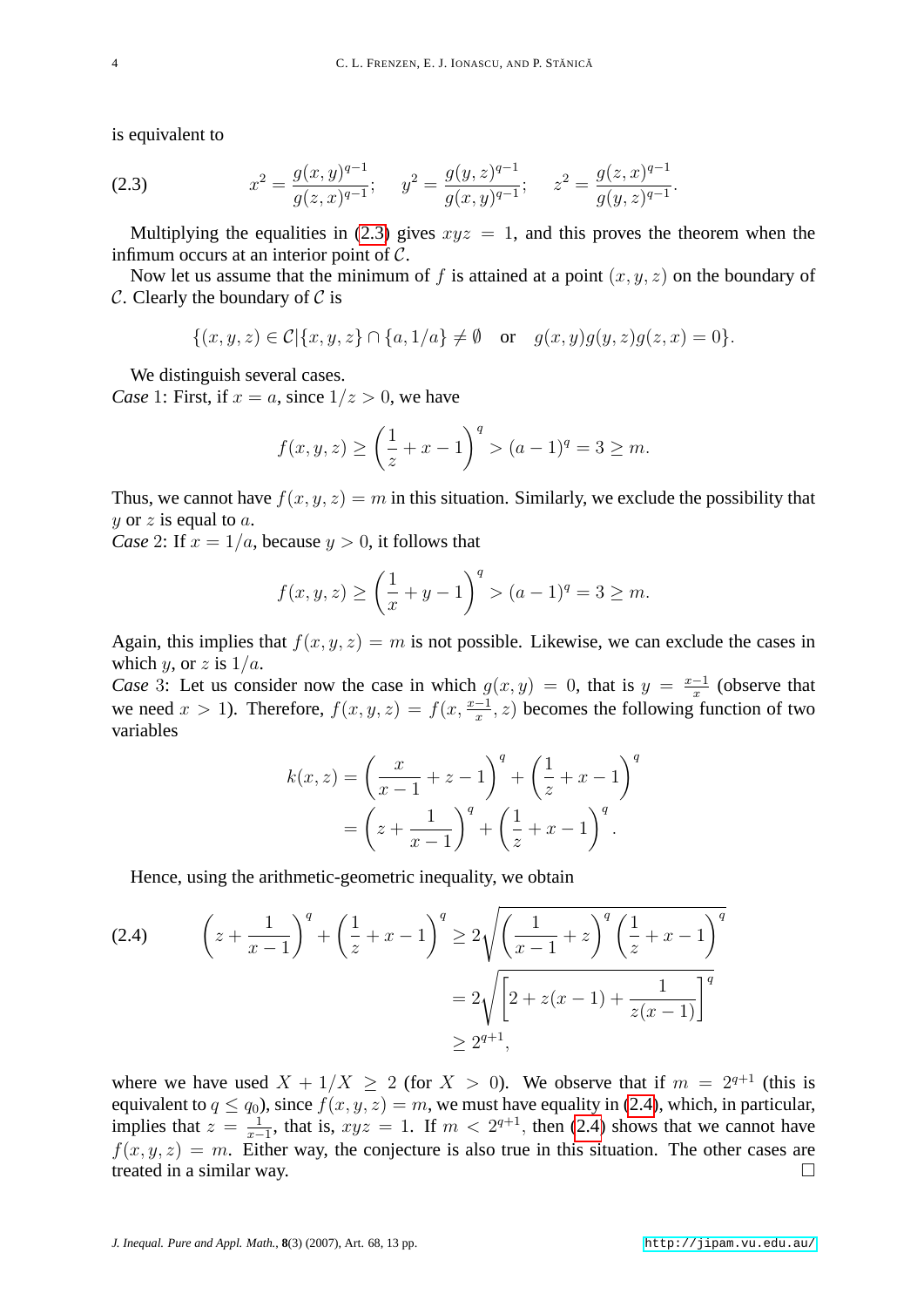### 3. **RESULTS IMPLYING CONJECTURE [1.2](#page-1-3)**

We are going to prove a result slightly more general than Conjecture [1.2:](#page-1-3)

<span id="page-4-0"></span>**Theorem 3.1.** Assume the notations of Section [2.](#page-2-1) Then, for every  $q > 0$  we have  $m =$  $\min\{3, 2^{q+1}\}.$ 

In [\[4\]](#page-12-2), Theorem [3.1](#page-4-0) was shown to be true for  $\frac{\ln 3}{\ln 2} - 1 \le q \le 1$ . So we are going to assume without loss of generality that  $q < 1$  throughout. Based on what we have shown in Section [2,](#page-2-1) we can let  $z = \frac{1}{x}$  $\frac{1}{xy}$  and study the minimum of the function  $h(x, y) = f(x, y, \frac{1}{xy})$  on the trace of the domain  $C$  in the space of the first two variables:

<span id="page-4-3"></span>
$$
\mathcal{H} = \left\{ (x, y) | x, y \in [1/a, a] \text{ and } \frac{x+1}{x} \ge y \ge \frac{|x-1|}{x} \right\}.
$$

Before we continue with the analysis of the critical points inside the domain  $H$  we want to expedite the boundary analysis. We define  $A := 1/x + y - 1$ ,  $B := 1/y + 1/(xy) - 1$  and  $C := xy + x - 1$ . It is a simple matter to show

$$
(3.1) \t\t ABC + AB + AC + BC = 4.
$$

If  $(x, y)$  is on the boundary of H, then either  $y = \frac{x+1}{x}$  $\frac{+1}{x}$ , or  $y = \frac{|x-1|}{x}$  $\frac{-1}{x}$ . The first possibility is equivalent to  $B = 0$ , and the second is equivalent to  $A = 0$  (if  $x > 1$ ), or  $C = 0$  (if  $x < 1$ ). Now, if  $C = 0$  then  $AB = 4$ . Hence

$$
f(x, y, z) \ge A^q + B^q + C^q = A^q + B^q \ge 2\sqrt{(AB)^q} = 2^{1+q}.
$$

Similar arguments can be used for the cases  $A = 0$  or  $B = 0$ . Hence, since  $h(1, 2) = 2^{q+1}$  we obtain the following result.

<span id="page-4-4"></span>**Lemma 3.2.** *The minimum of* h *on the boundary of* H*, say* ∂H*, is*

(3.2) 
$$
\min\{h(x,y)|(x,y) \in \partial \mathcal{H}\} = 2^{q+1}.
$$

Next, we analyze critical points inside  $H$ . By Fermat's principle, these critical points will satisfy  $\frac{\partial h}{\partial x} = 0$ ,  $\frac{\partial h}{\partial y} = 0$ , that is,

$$
-\frac{1}{x^2}qA^{q-1} - \frac{1}{x^2y}qB^{q-1} + (y+1)qC^{q-1} = 0,
$$

and

$$
qA^{q-1} - \frac{x+1}{xy^2}qB^{q-1} + xqC^{q-1} = 0.
$$

We remove the common factor  $q$  in both of these equations to obtain

<span id="page-4-2"></span>(3.3) 
$$
-\frac{1}{x^2}A^{q-1} - \frac{1}{x^2y}B^{q-1} + (y+1)C^{q-1} = 0,
$$

<span id="page-4-1"></span>(3.4) 
$$
A^{q-1} - \frac{x+1}{xy^2}B^{q-1} + xC^{q-1} = 0.
$$

Solving for  $A^{q-1}$  in [\(3.4\)](#page-4-1) and substituting in [\(3.3\)](#page-4-2) we get

$$
-\frac{x+1}{x^3y^2}B^{q-1} + \frac{1}{x}C^{q-1} - \frac{1}{x^2y}B^{q-1} + (y+1)C^{q-1} = 0
$$

or

$$
\frac{xy + x + 1}{x}C^{q-1} = \frac{x + 1 + xy}{x^3y^2}B^{q-1}.
$$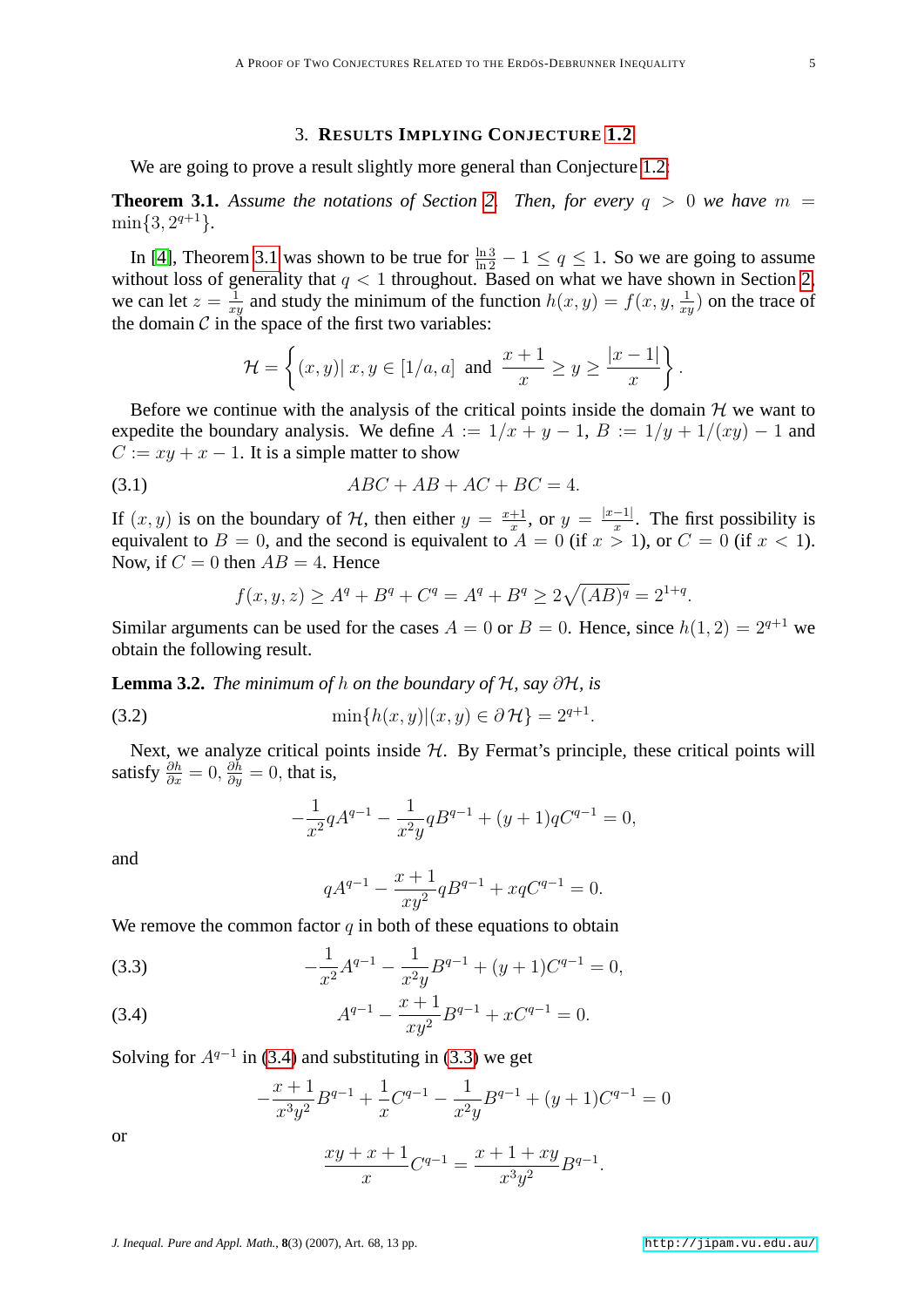Since  $xy + x + 1 > 0$ ,  $x > 0$ , by simplifying the previous equation we obtain

(3.5) 
$$
C^{q-1} = \frac{B^{q-1}}{x^2 y^2}.
$$

Moreover, replacing [\(3.5\)](#page-5-0) in [\(3.4\)](#page-4-1), say, we get

<span id="page-5-0"></span>
$$
A^{q-1} - \frac{x+1}{xy^2}B^{q-1} + x\frac{B^{q-1}}{x^2y^2} = 0,
$$

<span id="page-5-1"></span>which implies

(3.6) 
$$
\frac{A^{q-1}}{x^2} = \frac{B^{q-1}}{x^2 y^2}.
$$

Therefore, if we put [\(3.5\)](#page-5-0) and [\(3.6\)](#page-5-1) together, we obtain

(3.7) 
$$
\frac{A^{q-1}}{x^2} = \frac{B^{q-1}}{x^2 y^2} = C^{q-1}.
$$

The equality  $\frac{A^{q-1}}{x^2} = C^{q-1}$  is equivalent to

<span id="page-5-2"></span>
$$
x^{\frac{2}{1-q}}\left(\frac{1}{x} + y - 1\right) = xy + x - 1.
$$

If we introduce the new variable  $s = \frac{1+q}{1-q}$  $\frac{1+q}{1-q} > 1$ , the last equality can be written as  $yx(1-x^s) =$  $(x^s + 1)(1 - x).$ 

Similarly, the equality  $\frac{A^{q-1}}{x^2} = \frac{B^{q-1}}{x^2y^2}$  $\frac{B^{q-1}}{x^2y^2}$  can be manipulated in the same way to obtain

$$
\frac{1}{x} + y - 1 = y^{\frac{2}{1-q}} \left( \frac{1}{y} + \frac{1}{xy} - 1 \right), \quad \text{or} \quad \frac{1}{x} (1 - y^s) = (1 - y)(1 + y^s).
$$

So, the two equations in [\(3.7\)](#page-5-2) give the critical points (inside the domain  $H$ ), which can be classified in the the following way:

•  $(C_1)$ : (1,1);

• 
$$
(C_2)
$$
:  $\{(x,1): x \neq 1 \text{ satisfies } x(1-x^s) = (x^s+1)(1-x)\};$ 

•  $(C_3)$ :  $\{(1, y) : y \neq 1 \text{ satisfies } (1 - y^s) = (1 - y)(1 + y^s)\};$ 

• 
$$
(C_4): \left\{ (x, y) : y = \frac{(x^s + 1)(x - 1)}{x(x^s - 1)}
$$
 and  $x = \frac{y^s - 1}{(y - 1)(y^s + 1)}, x \neq 1, y \neq 1 \right\}.$   
et 
$$
\int \frac{(t^s + 1)(t - 1)}{t(t^s - 1)} \quad \text{if } 1 \neq t > 0,
$$

 $L$ 

<span id="page-5-4"></span><span id="page-5-3"></span>
$$
\phi(t) = \begin{cases} \frac{(t^{s}+1)(t-1)}{t(t^{s}-1)} & \text{if } 1 \neq t > 0, \\ \frac{2}{s} & \text{if } t = 1, \end{cases}
$$

which is continuous for all  $t > 0$ . Since it is going to be useful later, we note that  $\phi$  satisfies

(3.8) 
$$
\phi\left(\frac{1}{t}\right) = t\phi(t), \quad \text{for all } t > 0.
$$

Thus  $(C_2)$  is the set of all  $(x, 1)$   $(x \neq 1)$  with  $\phi(x) = 1$ ;  $(C_3)$  is the set of all  $(1, y)$   $(y \neq 1)$  with  $\phi(1/y) = 1$ ; and  $(C_4)$  is the set of all  $(x, y)$   $(x \neq 1, y \neq 1)$  with

(3.9) 
$$
\begin{cases} y = \phi(x) \\ x = \frac{1}{\phi(1/y)}. \end{cases}
$$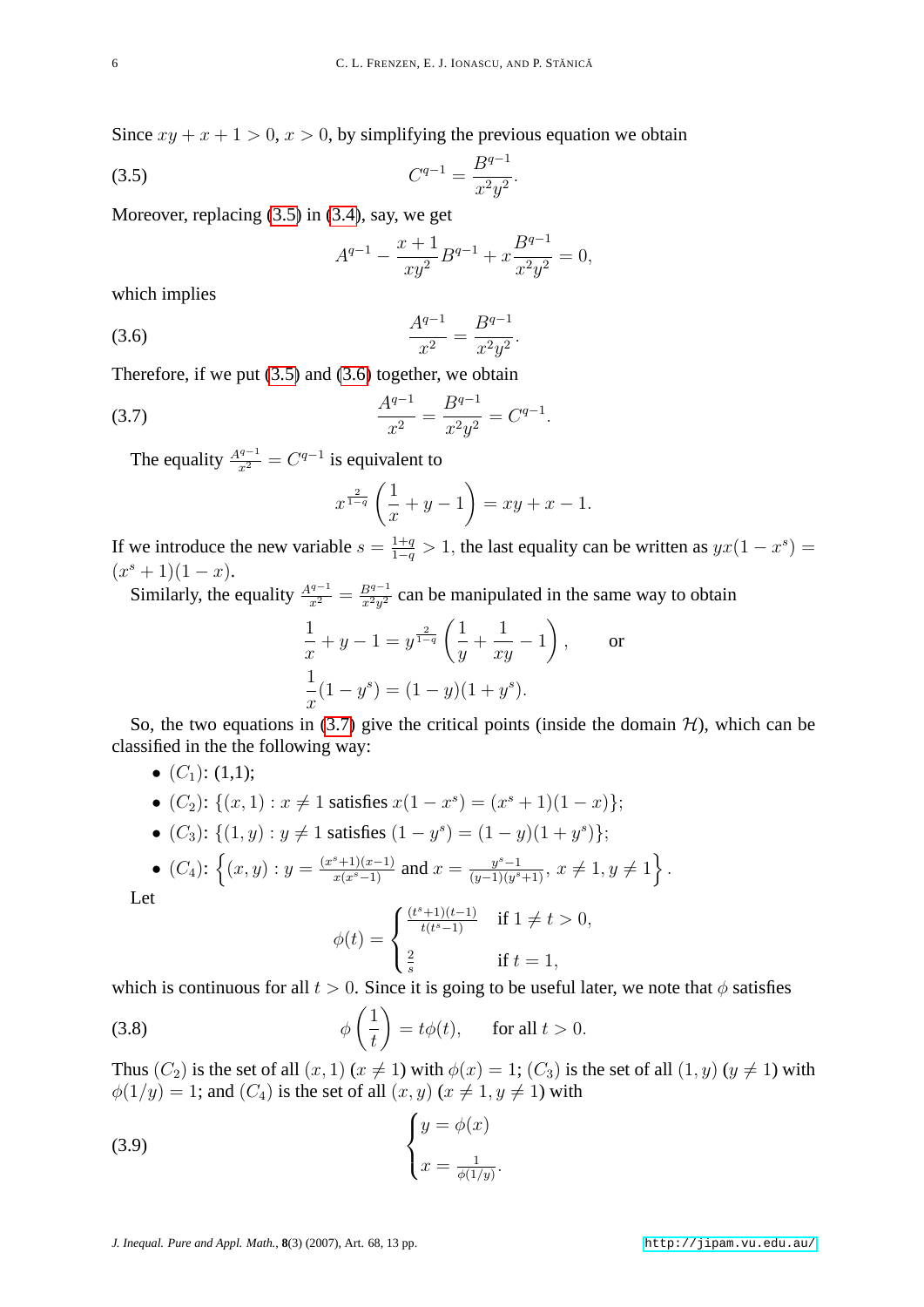**Remark 3.3.** Due to [\(3.8\)](#page-5-3), the class  $(C_3)$  is in fact the set of all points  $(1, y)$ , where  $y = 1/x$ and  $(x, 1)$  is in  $(C_2)$ .

<span id="page-6-0"></span>To determine the nature of the critical points, we compute the second partial derivatives, and analyze the Hessian of  $h$  at these critical points. Using relations  $(3.7)$  we obtain:

$$
\frac{\partial^2 h}{\partial x^2} = q(q-1) \left( \frac{1}{x^4} A^{q-2} + \frac{1}{x^4 y^2} B^{q-2} + (y+1)^2 C^{q-2} \right)
$$
  
+  $q \left( \frac{2}{x^3} A^{q-1} + \frac{2}{x^3 y} B^{q-1} \right)$   
=  $\frac{2q(1+y)C^{q-1}}{x} - q(1-q)C^{q-1} \left( \frac{1}{x^2 A} + \frac{1}{x^2 B} + \frac{(y+1)^2}{C} \right)$   
=  $\frac{qC^{q-1}}{x} \left( 2(1+y) - (1-q) \frac{(A+B)C + x^2(y+1)^2 AB}{xABC} \right)$   
=  $\frac{q(q+1)}{x^2 ABC^{2-q}} \left( ABC(C+1) - \frac{4}{s} \right),$ 

using the fact that  $x(y + 1) = C + 1$ .

<span id="page-6-1"></span>Similarly, we get

$$
\frac{\partial^2 h}{\partial y^2} = q(q-1) \left( A^{q-2} + \frac{(x+1)^2}{x^2 y^4} B^{q-2} + x^2 C^{q-2} \right) + q \frac{2(x+1)}{xy^3} B^{q-1}
$$

$$
= \frac{2qx(1+x)C^{q-1}}{y} - q(1-q)C^{q-1} \left( \frac{x^2}{A} + \frac{(x+1)^2}{y^2 B} + \frac{x^2}{C} \right)
$$

$$
= \frac{qC^{q-1}}{y} \left( 2x(1+x) - (1-q) \frac{x^2 y^2 (A+C)B + (x+1)^2 AC}{yABC} \right)
$$

$$
= \frac{q(q+1)x^2}{ABC^{2-q}} \left( ABC(B+1) - \frac{4}{s} \right),
$$

using  $xy(B + 1) = x + 1$ .

<span id="page-6-2"></span>Further, the mixed second derivative is

$$
\frac{\partial^2 h}{\partial x \partial y} = q(q-1) \left( -\frac{1}{x^2} A^{q-2} + \frac{x+1}{x^3 y^3} B^{q-2} + x(y+1) C^{q-2} \right)
$$
  
+  $q \left( \frac{1}{x^2 y^2} B^{q-1} + C^{q-1} \right)$   
(3.12)  

$$
= 2q C^{q-1} - q(1-q) C^{q-1} \left( -\frac{1}{A} + \frac{x+1}{xyB} + \frac{x(y+1)}{C} \right)
$$
  

$$
= q C^{q-1} \left( 1 + q - (1-q) \frac{AC(B+1) + AB - BC}{ABC} \right)
$$
  

$$
= \frac{q(q+1)}{ABC^{2-q}} \left( ABC - \frac{2}{s} (2 - BC) \right),
$$

using the identities  $xy(B+1) = x + 1$ , and  $x(y+1) = C + 1$ . The discriminant (determinant of the Hessian)

$$
D := \frac{\partial^2 h}{\partial x^2} \cdot \frac{\partial^2 h}{\partial y^2} - \left(\frac{\partial^2 h}{\partial x \partial y}\right)^2
$$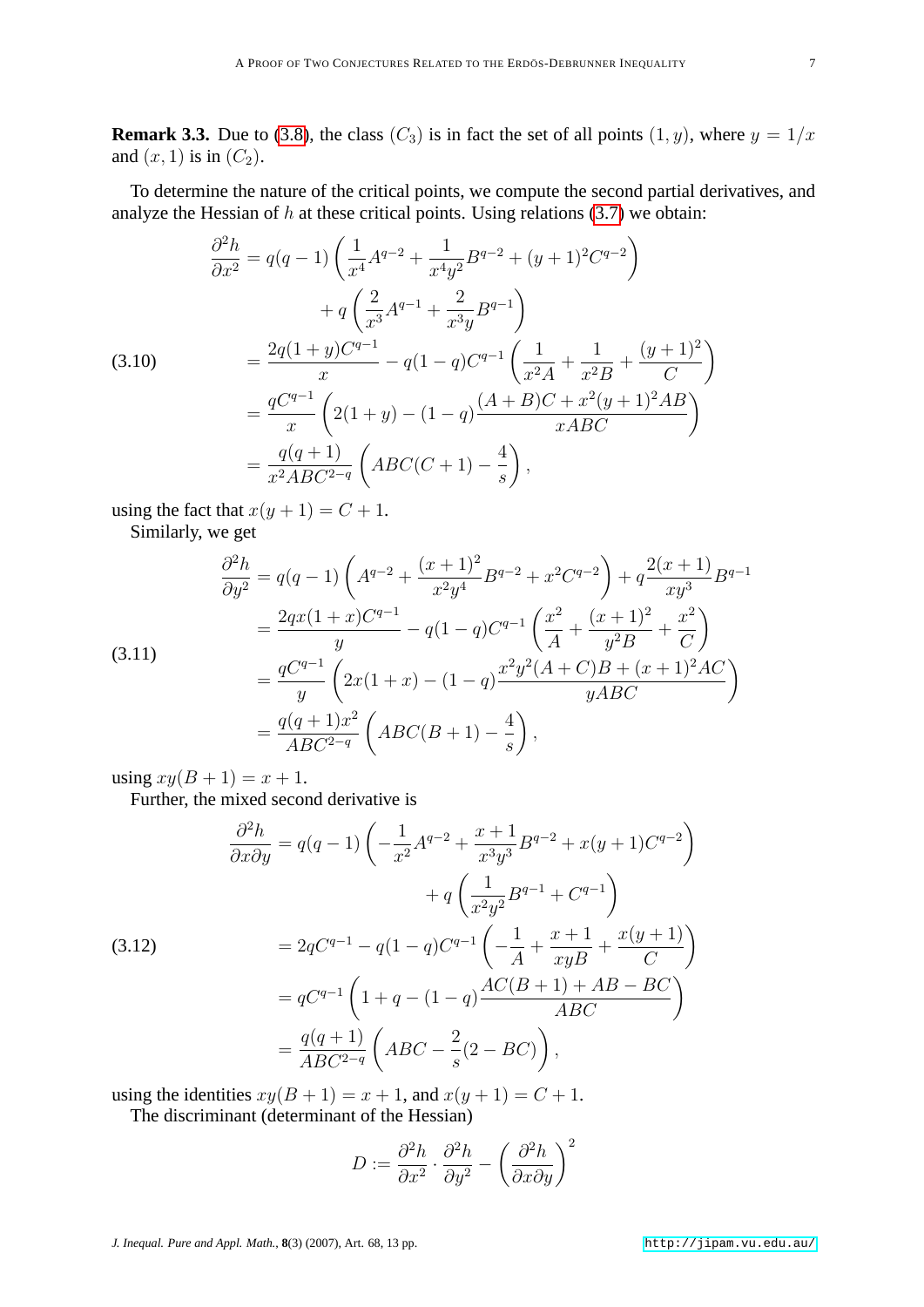can be calculated using [\(3.10\)](#page-6-0), [\(3.11\)](#page-6-1) and [\(3.12\)](#page-6-2) to obtain

$$
D = \frac{q^2(q+1)^2}{A^2B^2C^{4-2q}} \Big( A^2B^2C^2 ((B+1)(C+1) - 1) - \frac{4}{s}ABC (B + C + 2 - (2 - BC)) + \frac{4}{s^2} (4 - (2 - BC)^2) \Big)
$$
  

$$
= \frac{q^2(q+1)^2}{A^2B^2C^{4-2q}} \Big( A^2B^2C^2(BC + B + C) - \frac{4}{s}ABC(BC + B + C) + \frac{4}{s^2} (4BC - B^2C^2) \Big).
$$

Now, by [\(3.1\)](#page-4-3) we have

$$
4BC - B2C2 = BC(4 - BC)
$$
  
= BC(ABC + AB + AC)  
= ABC(BC + B + C)

and so we have the factor  $ABC(BC + B + C)$  in all the terms above. This implies that the discriminant of  $h$  (at the critical points, that is, assuming relations  $(3.7)$ ) can be simplified to

(3.13) 
$$
D = \frac{q^2(q+1)^2}{ABC^{3-2q}}(BC + B + C)\left(ABC + \frac{4}{s^2} - \frac{4}{s}\right).
$$

Our next lemma classifies the critical point  $(1, 1)$ .

<span id="page-7-1"></span>**Lemma 3.4.** *For*  $q \geq 1/3$ *, the point*  $(1, 1)$  *is a local minimum. For*  $q < 1/3$  *the critical point* (1, 1) *is not a point of local minimum.*

*Proof.* If  $q = 1/3$ ,  $h(1, 1) = 3$ , so, since  $h(x, y) = f(x, y, \frac{1}{xy}) \ge 3$  by inequality [\(1.3\)](#page-1-4), we establish that  $(1, 1)$  is a local minimum point of h. Assume  $q \neq 1/3$ . For  $x = 1$  and  $y = 1$  the formulae established above become

$$
\frac{\partial^2 h}{\partial x^2}(1,1) = \frac{\partial^2 h}{\partial y^2}(1,1) = 2q(3q-1) > 0,
$$
  

$$
\frac{\partial^2 h}{\partial x \partial y}(1,1) = q(3q-1) > 0
$$

and

$$
D = 3q^2(3q - 1)^2.
$$

Hence, the Hessian is positive definite and so we have a local minimum at this point (cf. [\[3,](#page-12-5) Theorem 2.9.7, p. 74]). For the second part, observe that  $D(1,1) > 0$ , but  $\frac{\partial^2 h}{\partial x^2}(1,1) < 0$  if  $q < 1/3$ , and so  $(1, 1)$  is not a local minimum if  $q < 1/3$ .

<span id="page-7-0"></span>**Theorem 3.5.** *If*  $q \neq 1/3$ *, there exists only one solution*  $x_0$  *of*  $\phi(x) = 1$ *,*  $0 < x \neq 1$ *, such that* (a)  $x_0 \in \left(\frac{1}{2}\right)$  $\frac{1}{2}, \frac{s}{2(s-1)}$  *if*  $q > 1/3$  (s > 2); (b)  $x_0 \in \left[2^{\frac{1}{s-1}} - \frac{s^{\frac{s}{s-1}} - s}{2(s-1)}, 2^{\frac{1}{s-1}} - \frac{1}{2(s-1)}\right)$  if  $q < 1/3$   $(1 < s < 2)$ .

*Furthermore, there is only one solution*  $y_0 = 1/x_0$  *to*  $\phi(1/y) = 1$ ,  $0 < y \neq 1$ . If  $q = 1/3$  $(s = 2)$ *, there are no positive solutions for*  $\phi(x) = 1$ ,  $0 < x \neq 1$ *, or*  $\phi(1/y) = 1$ ,  $0 < y \neq 1$ *.* 

*Proof.* First, assume  $q = 1/3$ . Then  $s = 2$ . It is straightforward to show that  $(x, 1)$  is in  $(C_2)$ implies  $x = 1$ . However,  $x = 1$  is not allowed. Similarly,  $(1, y)$  is in  $(C_3)$  implies  $y = 0$ , or 1, which are not allowed. Thus, if  $q = 1/3$ , there are no positive solutions for  $\phi(x) = 1$ ,  $0 < x \neq 1$ , or  $\phi(1/y) = 1$ ,  $0 < y \neq 1$ .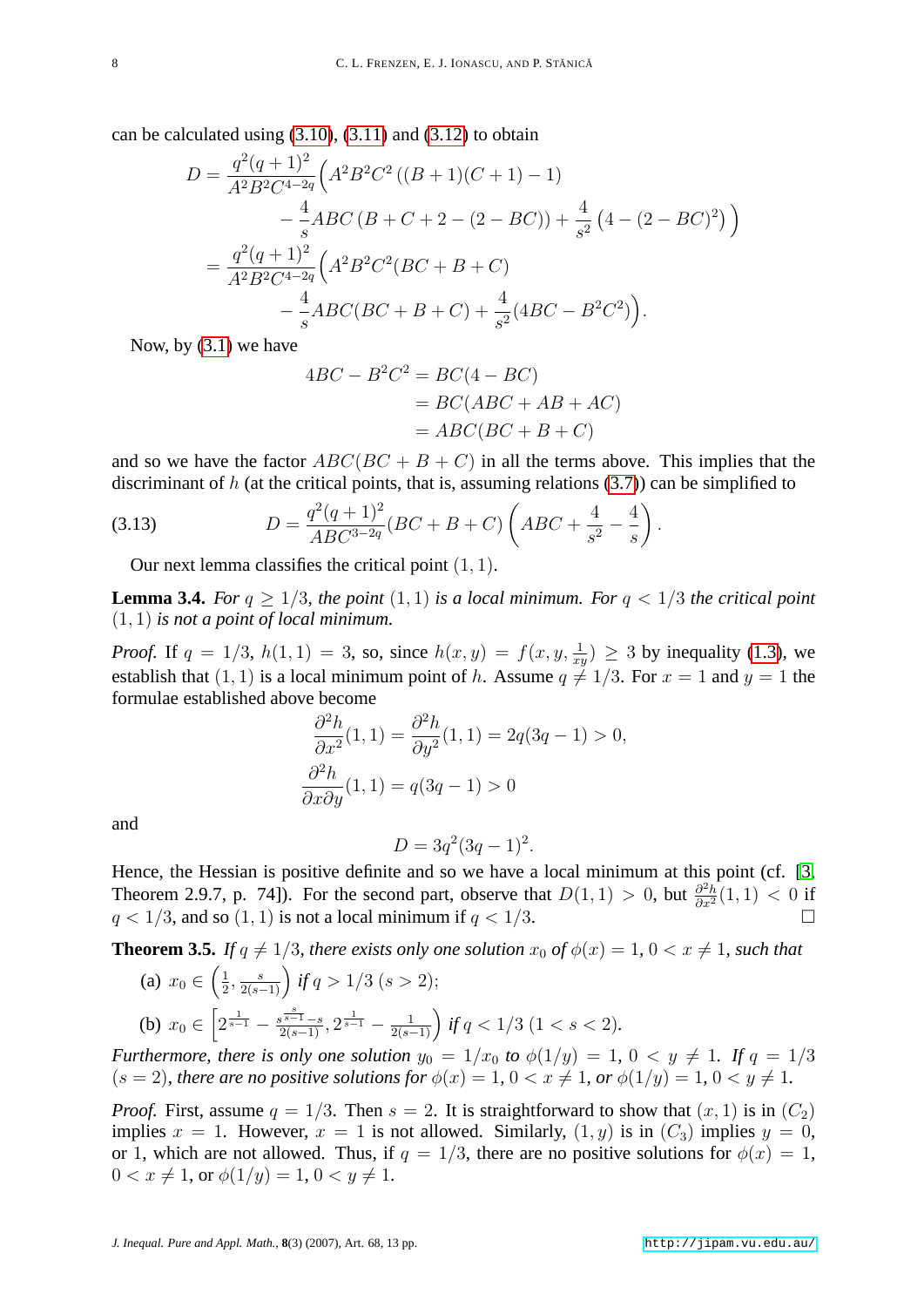

*Figure 3.1: The graph of* ψ

Now we shall assume throughout that  $q \neq 1/3$ . Let us observe that the equation  $\phi(x) = 1$ can be written equivalently as  $\psi(x) = 0$  ( $x \neq 1$ ), where

$$
\psi(t) := t^s - 2t + 1, \quad t \ge 0.
$$

We first assume that  $q > 1/3$ , which is equivalent to  $s > 2$ . The derivative of  $\psi$  is  $\psi^{s-1} - 2$ which has only one critical point  $t_0 = (2/s)^{\frac{1}{s-1}}$ . Since  $s > 2$ , we obtain that  $t_0 < 1$ . We have  $\psi(0) = 1, \psi(1) = 0$  and then automatically

$$
\psi(t_0) = (2/s)^{\frac{s}{s-1}} - 2(2/s)^{\frac{s}{s-1}} + 1 = 1 - (s-1)(2/s)^{\frac{s}{s-1}} < 0.
$$

The second derivative of  $\psi$  is:  $\psi''^{s-2}$ . This shows that  $\psi$  is a convex function and so its graph lies above any of its tangent lines and below any secant line passing through its graph, as in Figure [3.1.](#page-1-0)

We conclude that  $x_0$  is between the intersection of the tangent line at  $(0, 1)$  with the x-axis and the intersection between the secant line connecting  $(0, 1)$  and  $(t_0, \psi(t_0))$  with the x-axis.

Since  $\psi'(0) = -2$ , the equation of the tangent line is  $y - 1 = -2x$  and so its intersection with the x-axis is  $(1/2, 0)$ . The equation of the secant line through  $(0, 1)$  and  $(t_0, \psi(t_0))$  is  $y-1=\frac{1-\psi(t_0)}{-t_0}x$ , or  $y=1-\frac{(s-1)2}{s}$  $\frac{x-1}{s}$  x. This gives the intersection with the x-axis:  $\left(\frac{s}{2(s-1)}, 0\right)$ . Therefore the first part of our theorem is proved. The last claim is shown similarly.

**Remark 3.6.** As q approaches 1 from below, s becomes large and the interval around  $x_0$  (part  $(a)$  in Theorem [3.5\)](#page-7-0) is very small.

## <span id="page-8-0"></span>**Theorem 3.7.** *The critical points in*  $(C_2)$  *and*  $(C_3)$  *are not points of local minimum for h.*

*Proof.* We show that the Hessian of h is not positive semi-definite by showing that the discriminant  $D$  is less than zero.

We will treat only the critical points of type  $(C_2)$ , since the case  $(C_3)$  is similar. We get  $A = A(x_0, 1) = 1/x_0, B = B(x_0, 1) = 1/x_0$  and  $C = C(x_0, 1) = 2x_0 - 1$ .

The condition  $D < 0$  is the same as

$$
\frac{2x_0 - 1}{x_0^2} + \frac{4}{s^2} - \frac{4}{s} < 0,
$$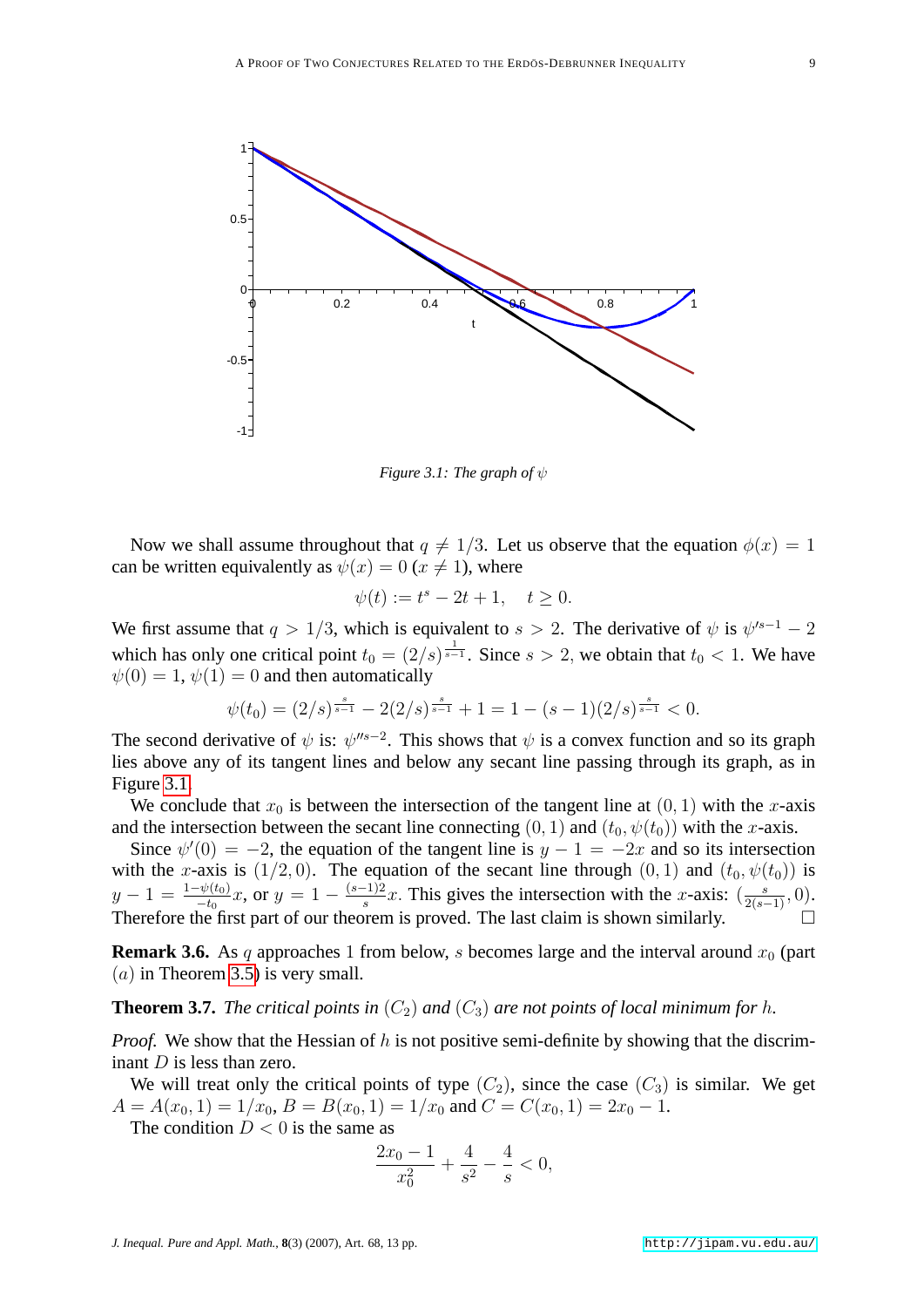

<span id="page-9-0"></span>*Figure 3.2: The graphs of*  $\gamma_1$ ,  $\gamma_2$ 

which is equivalent to

$$
s^{2}(2x_{0}-1)-4x_{0}^{2}(s-1)=(s-2x_{0})(2(s-1)x_{0}-s)<0
$$

or

$$
x_0 \in \left(-\infty, \frac{s}{2}\right) \cup \left(\frac{s}{2(s-1)}, \infty\right), \quad \text{if } q \le 1/3 \ (1 < s \le 2) \ \text{ and}
$$

(3.14)

$$
x_0 \in \left(-\infty, \frac{s}{2(s-1)}\right) \cup \left(\frac{s}{2}, \infty\right) \quad \text{if } q > 1/3 \ (s > 2).
$$

By Theorem [3.5](#page-7-0) parts (a) and (b), and the inequality  $2^{\frac{1}{s-1}} - \frac{s^{\frac{s}{s-1}} - s}{2(s-1)} > \frac{s}{2(s-1)}$  that can be easily checked, we see that  $D < 0$ , which completes the proof.

Next, we define *the* two functions

$$
(3.15) \t\t \gamma_1(t) := \frac{(t-1)(1+t^s)}{t^s-1} \quad \text{and} \quad \gamma_2(t) := \left(\frac{t^{s+1}-t^s}{t^s-t}\right)^{\frac{1}{s}}, \quad t > 0, t \neq 1.
$$

These functions are extended by continuity at  $t = 0$  and  $t = 1$ . We sketch the graphs of these two functions for  $s = 6$  in Figure [3.2.](#page-9-0)

The following two lemmas will be crucial for our final argument.

<span id="page-9-1"></span>**Lemma 3.8.** *For every*  $s > 1$ *, the function*  $\gamma_1$  *is convex and the function*  $\gamma_2$  *is concave.* 

*Proof.* For  $\gamma_1$ , one can readily check that

$$
\gamma_1''(t)=\frac{2st^{s-2}}{(t^s-1)^3}\beta_1(t)
$$

where

$$
\beta_1(t) = (s-1)(t^{s+1} - 1) - (s+1)(t^s - t).
$$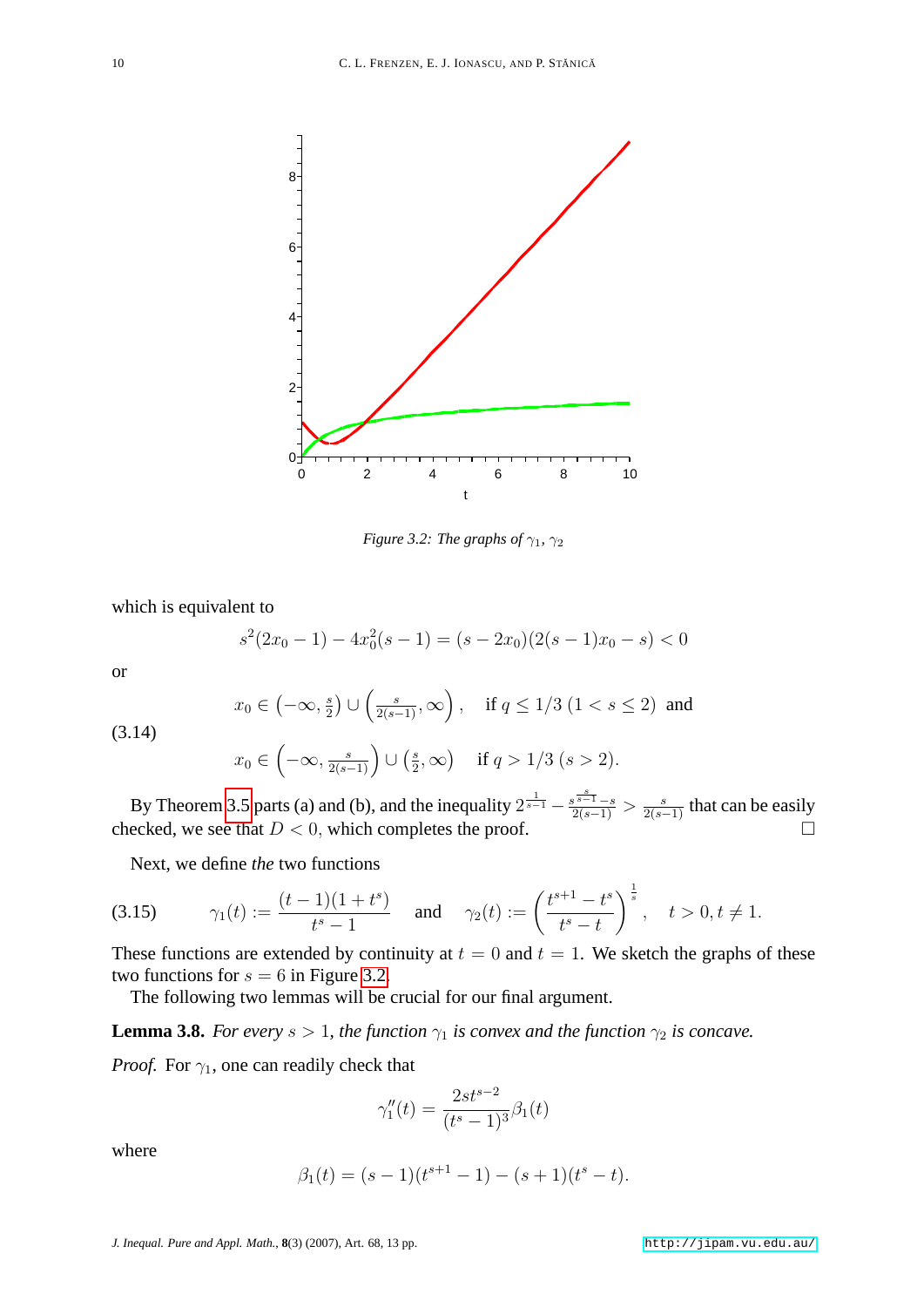Next we observe that

where

$$
\beta'_1(t) = (s+1)\beta_2(t),
$$
  

$$
\beta_2(t) = (s-1)t^s - st^{s-1} + 1
$$

and observe that

$$
\beta_2'^{s-1} - t^{s-2} = s(s-1)t^{s-2}(t-1).
$$

The sign of  $\beta'_2$  is then easily determined, showing that  $\beta_2$  has a point of global minimum at  $t = 1$ . Hence  $\beta_2(t) \geq \beta_2(1) = 0$ . This implies that  $\beta_1$  is strictly increasing. Since  $\beta_1(1) = 0$ we see that the sign of  $\beta_1$  is the same as the sign of  $(t^s - 1)^3$ . This means that  $\gamma_1''(t) > 0$  for all  $t > 0$ . At  $t = 1$  the limit is  $\frac{s^2-1}{3s} > 0$  also.

In order to deal with  $\gamma_2$ , we rewrite it as

$$
\gamma_2(t) = \left(\frac{t^r(t-1)}{t^r - 1}\right)^{\frac{1}{r+1}} = \theta(t)^{\frac{1}{r+1}},
$$

where  $r := s - 1 > 0$ . Since

$$
\gamma_2''(t) = \frac{1}{(r+1)\theta(t)^{\frac{2r+1}{r+1}}} \left( \theta(t)\theta''(t) - \frac{r}{r+1}\theta'^2 \right),
$$

we have to show that

$$
\delta(t) := \theta(t)\theta''(t) - \frac{r}{r+1}\theta'^2 < 0
$$

for all  $t > 0$ .

The first and second derivatives of  $\theta$  are given by

$$
\theta'(t) = \frac{t^{2r} - (r+1)t^r + rt^{r-1}}{(t^r - 1)^2},
$$

and

$$
\theta''(t) = \frac{r[(r-1)t^{2r-1} - (r+1)t^{2r-2} + (r+1)t^{r-1} - (r-1)t^{r-2}]}{(t^r-1)^3}.
$$

These two expressions substituted into  $\delta(t)$  yield

$$
\delta(t) = -\frac{rt^{2r-2}}{(r+1)}\delta_1(t),
$$

where the sign of  $\delta$  is determined by

$$
\delta_1(t) := t^{2r+2} - (t^{r+2} + t^r)(r+1)^2 + t^{r+1}(2r^2+4r) + 1.
$$

However,  $\delta_1(1) = 0$  and  $\delta_1^{r-1} \delta_2(t)$ , where  $\delta_2(t) = 2t^{r+2} - ((r+2)t^2 + r)(r+1) + (2r^2 + 4r)t.$ 

Again, observe that  $\delta_2(1) = 0$  and  $\delta'_2(t) = 2(r + 2)\delta_3(t)$ , where  $\delta_3(t) = t^{r+1} - (r + 1)t + r$ . Finally,  $\delta_3(1) = 0$  and  $\delta_3'' - 1$ ). Now  $\delta_3$  has only a single critical point at  $t = 1$  which is a global minimum. Thus  $\delta_3(t) \ge \delta_3(1) = 0$ . This shows that  $\delta_2$  is strictly increasing on  $(0, \infty)$  and is zero at  $t = 1$ . Therefore,  $\delta_1(t)$  has a minimum at  $t = 1$  implying that  $\delta_1(t) \geq 0$  with its only zero at  $t = 1$ . Hence  $\delta(t) < 0$  for all  $t \neq 1$ . This, and  $\lim_{t \to 1} \delta(t) = -\frac{(r+1)(r+2)}{12r^2}$  $\frac{(1)(r+2)}{12r^2}$  show that  $\gamma_2$  is a concave function and completes the proof.

We shall need the following well-known result which may be formulated with weaker hypotheses. For convenience, we include it here.

<span id="page-10-0"></span>**Lemma 3.9.** *The graphs of two functions* f and g *twice differentiable on* [a, b], f convex (f'' >  $(0)$  and g concave  $(g'' < 0)$  cannot have more than two points of intersection.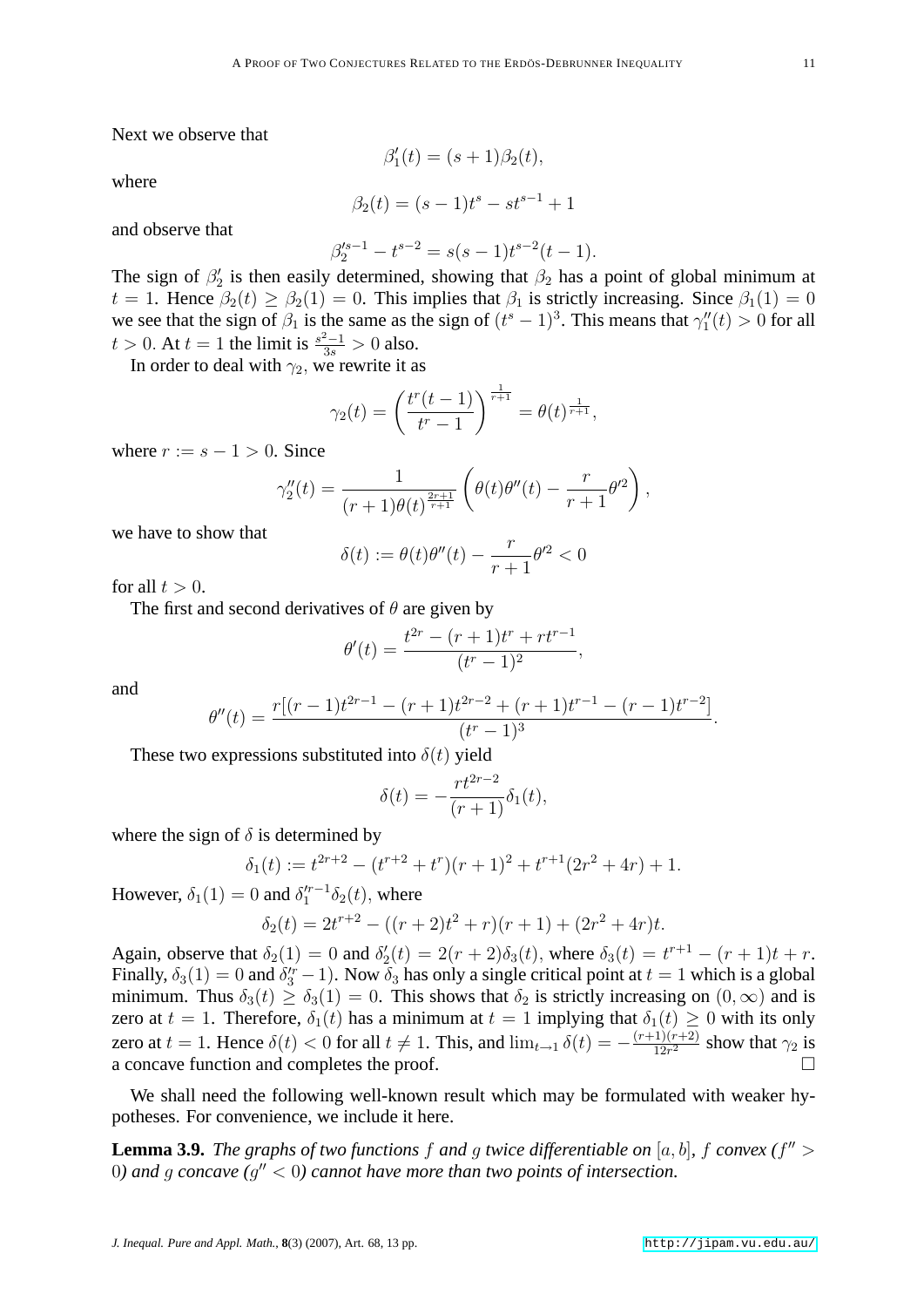*Proof.* Suppose by way of contradiction that they have at least three points of intersection. We thus assume  $(x_1, f(x_1)) = (x_1, g(x_1)), (x_2, f(x_2)) = (x_2, g(x_2)), (x_3, f(x_3)) = (x_3, g(x_3)),$ with  $a \leq x_1 < x_2 < x_3 \leq b$  are such points. Next, we look at the expression

$$
E = \frac{f(x_2) - f(x_1)}{x_2 - x_1} - \frac{f(x_3) - f(x_2)}{x_3 - x_2} = \frac{g(x_2) - g(x_1)}{x_2 - x_1} - \frac{g(x_3) - g(x_2)}{x_3 - x_2}.
$$

By the Mean Value Theorem applied twice to  $f$  and  $f'$  the expression  $E$  is equal to

$$
E = f'(c_1) - f'(c_2) = f''(c)(c_1 - c_2) < 0, c_1 \in (x_1, x_2), c_2 \in (x_2, x_3), c \in (c_1, c_2)
$$

and applied to  $g$  and  $g'$  gives

$$
E = g'(\xi_1) - g'(\xi_2) = g''(\xi)(\xi_1 - \xi_2) > 0, \xi_1 \in (x_1, x_2), \xi_2 \in (x_2, x_3), \xi \in (\xi_1, \xi_2)
$$
  
which is a contradiction.

Let us observe that if  $x_0$  is a solution of the equation  $\phi(x_0) = 1$  then  $(1/x_0, x_0)$  is a solution of the system [\(3.9\)](#page-5-4).

<span id="page-11-1"></span>**Theorem 3.10.** If  $q \neq 1/3$ , then the only critical points of h are  $(1, 1)$ ,  $(x_0, 1)$ ,  $(1, \frac{1}{x_0})$  $\frac{1}{x_0}$ ),  $\left(\frac{1}{x_0}\right)$  $\frac{1}{x_0}, x_0$ ), *where*  $x_0$  *is as in Theorem [3.5.](#page-7-0) If*  $q = 1/3$ ,  $(1, 1)$  *is the only critical point.* 

*Proof.* Start with  $q = 1/3$ . Then Lemma [3.4](#page-7-1) and Theorem [3.5](#page-7-0) imply the claim that  $(1, 1)$  is the only critical point.

Next, for  $q \neq 1/3$ , we consider the following system in the variables x and y:

(3.16) 
$$
\begin{cases} \frac{1}{x} = \frac{(y-1)(1+y^s)}{y^s-1} \\ \frac{1}{x} = \left(\frac{y^{s+1}-y^s}{y^s-y}\right)^{\frac{1}{s}}. \end{cases}
$$

In what follows next we show that every solution of  $(C_4)$  is a solution of [\(3.16\)](#page-11-0). Indeed, if  $(x, y)$  is in  $(C_4)$ , then it satisfies

$$
x = \frac{(x^s + 1)(x - 1)}{y(x^s - 1)}, \qquad x = \frac{y^s - 1}{(y - 1)(1 + y^s)}.
$$

This implies that

<span id="page-11-0"></span>
$$
\frac{(x^s+1)(x-1)}{y(x^s-1)} = \frac{y^s-1}{(y-1)(1+y^s)},
$$

or

$$
(xs + 1)x(y – 1)(1 + ys) – (xs + 1)(y – 1)(1 + ys) = y(xs – 1)(ys – 1).
$$

Now, use  $x(y-1)(y^{s}+1) = y^{s} - 1$  to simplify the first term of the previous equality and derive

$$
(xs + 1)(ys - 1) - (xs + 1)(y - 1)(1 + ys) - y(xs - 1)(ys - 1) = 0.
$$
  
solve for  $xs$  to obtain

Finally, we solve for  $x^s$  to obtain

 $x^{s}(y^{s}-1-y^{s+1}-y+1+y^{s}-y^{s+1}+y)=y+y^{s+1}-1-y^{s}+y-y^{s+1}-y^{s}+1,$ which is equivalent to

$$
x^s(2y^s - 2y^{s+1}) = 2y - 2y^s.
$$

So, if  $y \neq 1$  this implies  $x^s = \frac{y^s - y}{y^{s+1} - y^s}$  $\frac{y^{s}-y}{y^{s+1}-y^{s}}$  which implies that  $\frac{1}{x} = \left(\frac{y^{s+1}-y^{s}}{y^{s}-y}\right)$  $\frac{1-y^s}{y^s-y}\biggr)^{1/s}.$ 

We observe that  $(1, 1/x_0)$ ,  $(1/x_0, x_0)$  are solutions of [\(3.16\)](#page-11-0). By Lemmas [3.8](#page-9-1) and [3.9,](#page-10-0) these two points are the only solutions of this system, which proves our theorem.

<span id="page-11-2"></span>Using Lemma [3.8](#page-9-1) and Theorem [3.10](#page-11-1) we infer the next result.